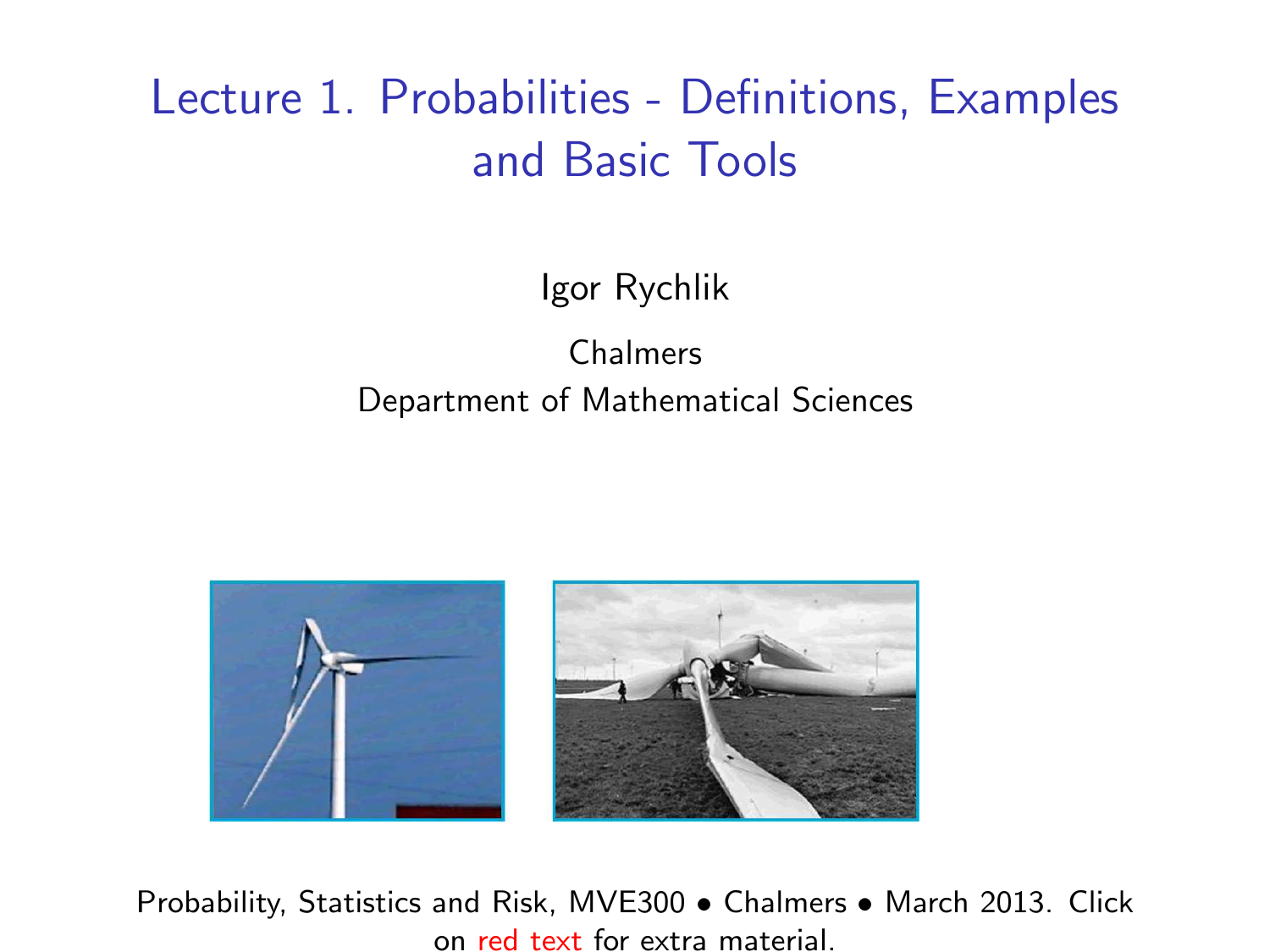**Risk** is a quantity derived both from the probability that a particular hazard will occur and the magnitude of the consequence of the undesirable effects of that hazard. The term risk is often used informally to mean the probability of a hazard occurring. Example

**Probabilities** are numbers, assigned to (events) statements about outcome of an experiment, that express the chances that the statement is true.

**Statistics** is the scientific application of mathematical principles to the collection, analysis, and presentation of numerical data.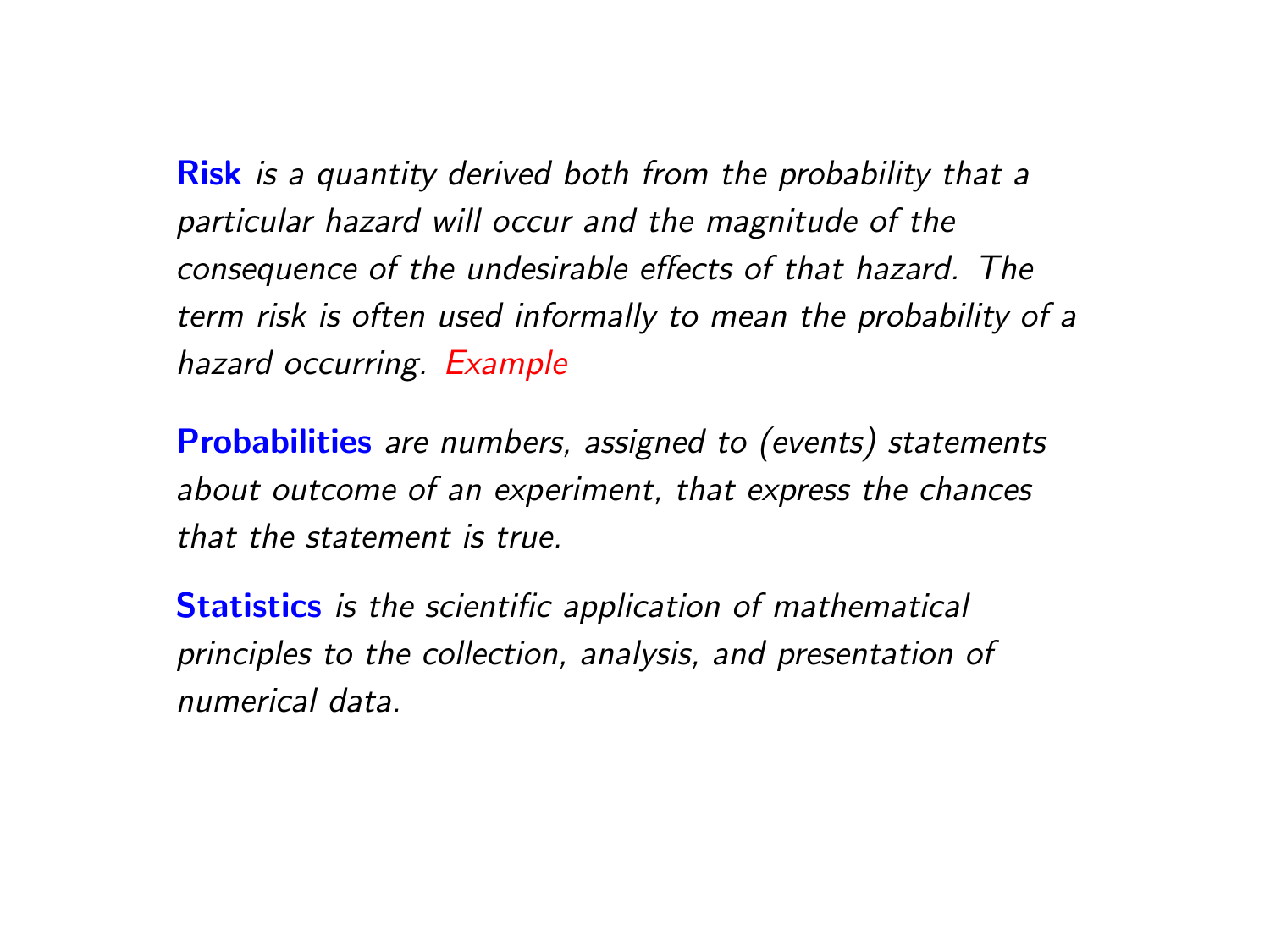Common usages of the concept of probability:

- $\triangleright$  To describe variability of outcomes of repeatable experiments, e.g. chances of getting "Heads" in a flip of a coin, chances of failure of a component (mass production) or of occurrence of a large earthquake worldwide during one year.
- $\triangleright$  To quantify the uncertainty of an outcome of a non-repeatable event. Here the probability will depend on the available information. How many years can the ship be safely used?
- $\triangleright$  To measure the present state of knowledge, e.g. the probability that the detected tumor is malignant.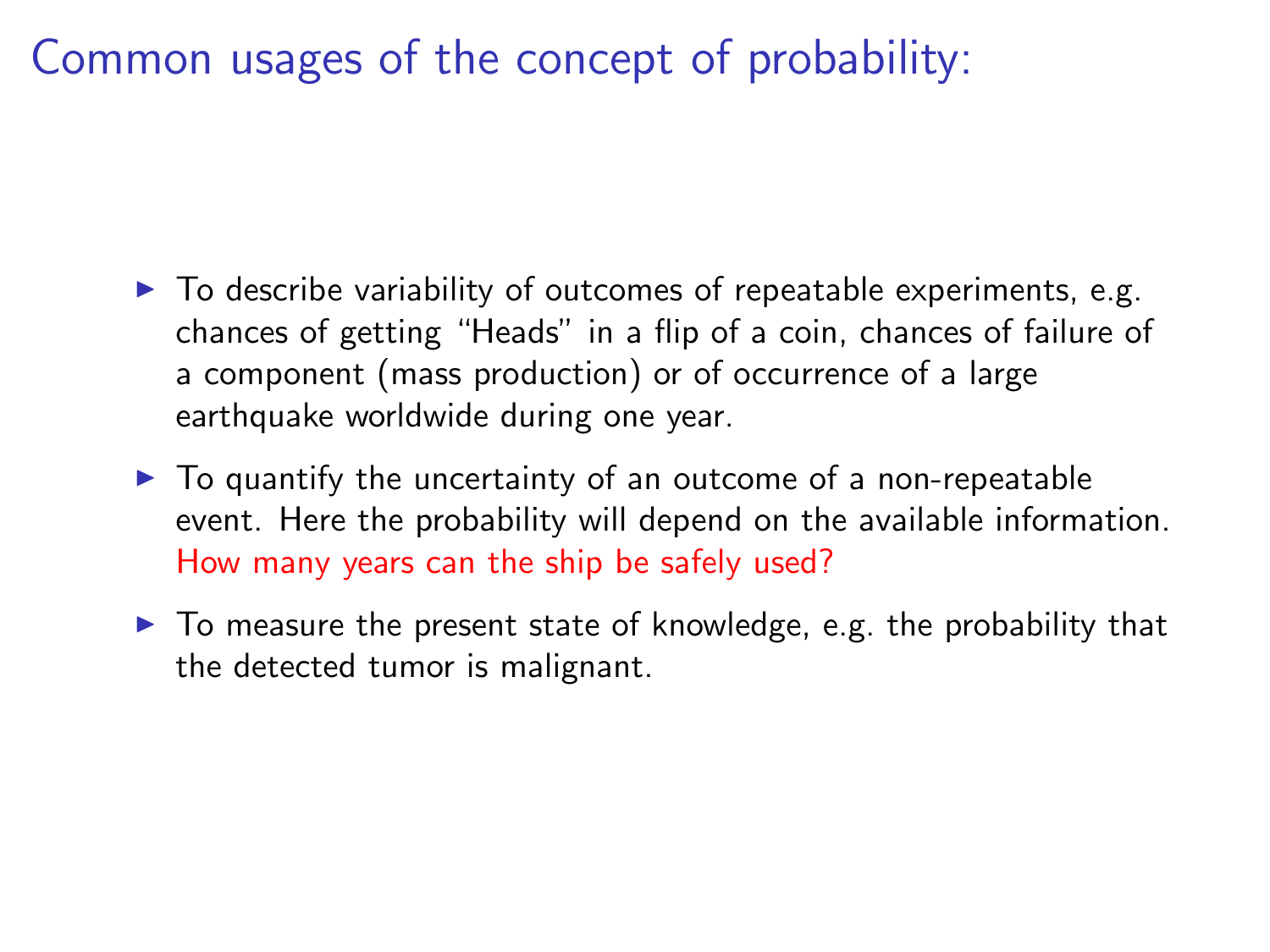# Examples of data



Histogram: Periods in days between serious earthquakes 1902–1977. Probabilistic questions? Probabilistic models?

Measurements of Significant wave height, Jan 1995 – Dec 1995 100-years significant wave?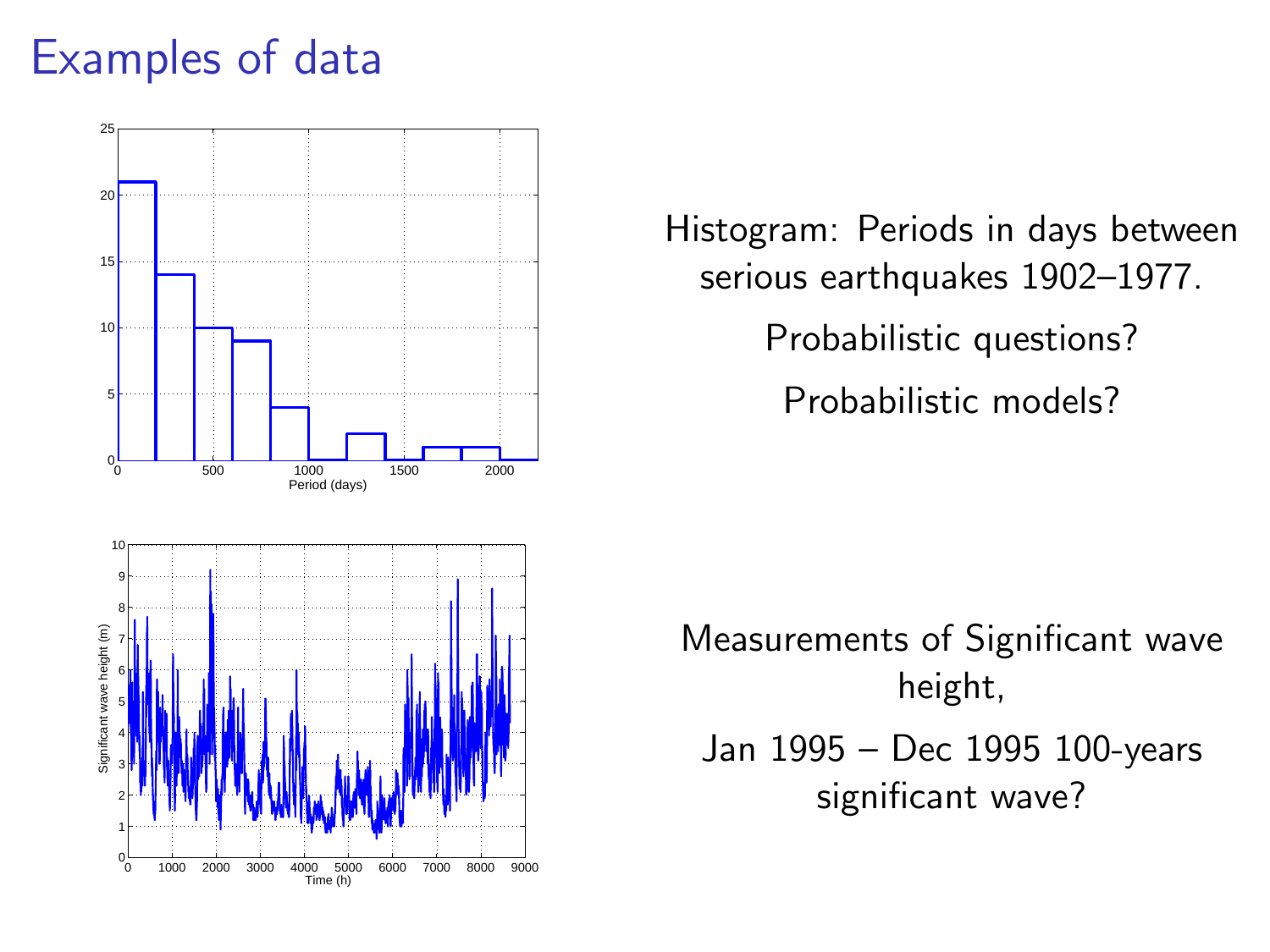# **Probabilities**

Term experiment is used to refer to any process whose outcome is not known in advance. Consider an experiment.

- Sample space  $S: A$  collection of all possible outcomes.
- **►** Sample point  $s \in \mathcal{S}$ : An element in S.
- ► Event A: A subset of sample points,  $A \subset S$  for which a statement about an outcome is true.

#### Rules for probabilities:

$$
P(A \cup B) = P(A) + P(B), \quad \text{if} \quad A \cap B = \emptyset.
$$

For any event A,

$$
0\leq P(A)\leq 1.
$$

Example 1

.

Statements which are always false have **probability zero**, similarly,

always-true statements have **probability one**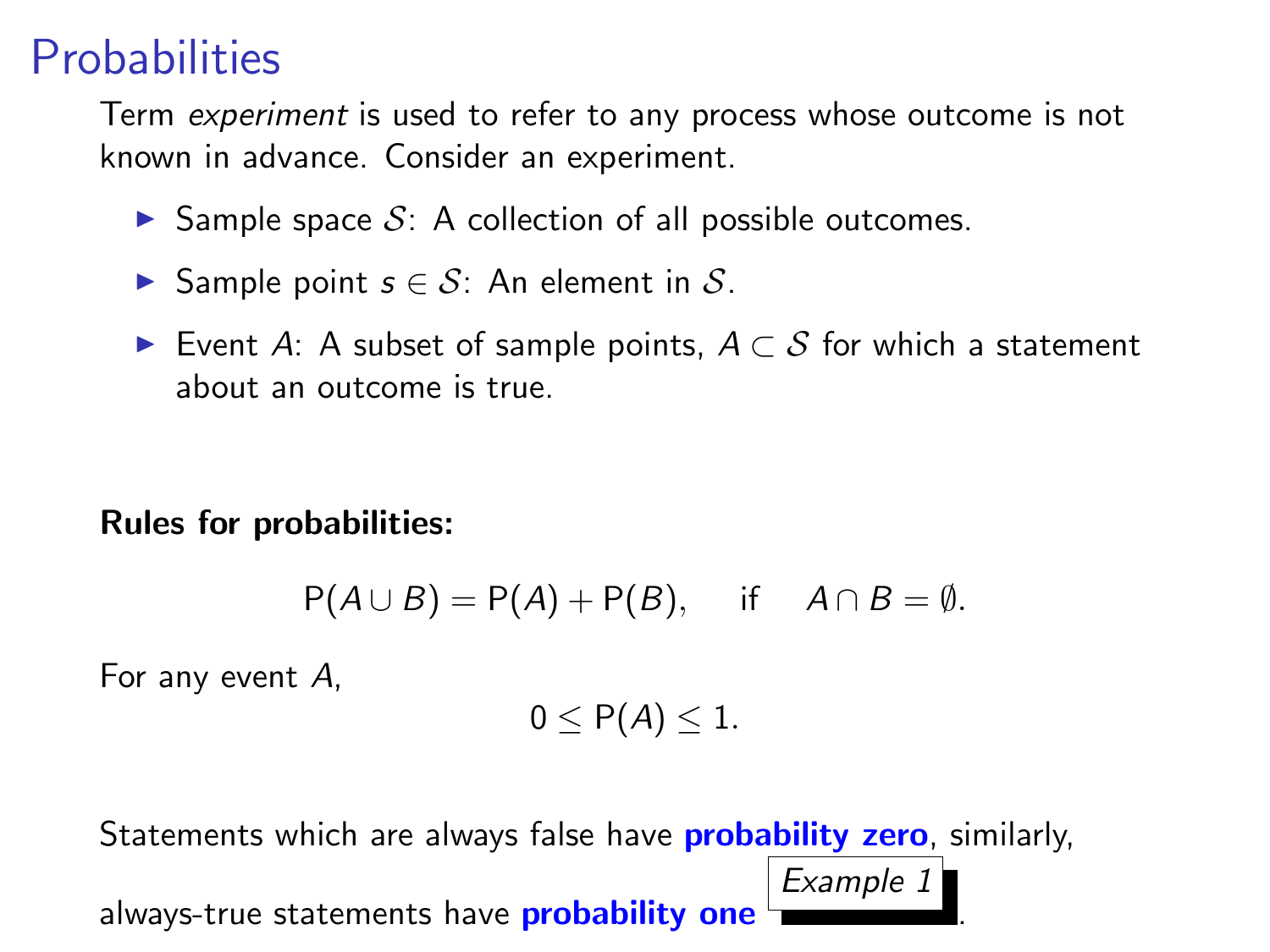# Probabilities - Kolmogorov's axioms.

**Definition.** Let  $A_1, A_2, \ldots$  be an infinite sequence of statements such that at most one of them can be true  $(A_i)$  are mutually excluding); then

$$
P("At least one of Ai is true") = P(\cup_{i=1}^{\infty} A_i) = \sum_{i=1}^{\infty} P(A_i). \qquad (*)
$$

Any function P satisfying (\*) taking values between zero and one and assigning

- $\triangleright$  value zero to never-true statements (impossible events)
- $\triangleright$  value one to always-true statements (certain events)
- is a correctly defined probability.

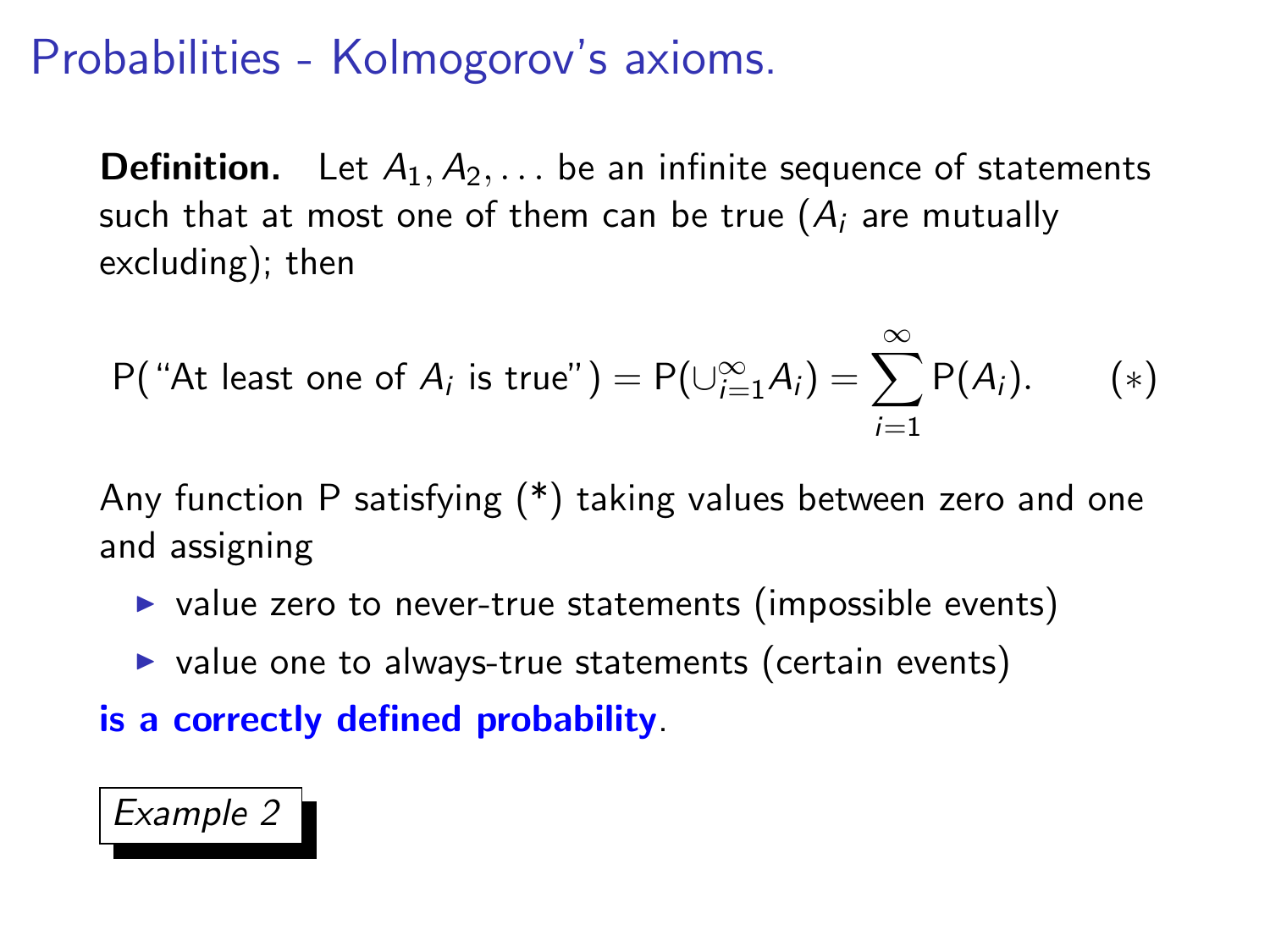# A.N. Kolmogorov



A.N. Kolmogorov (1903-1987). Grundbegriffe der

ERGEBNISSE DER MATHEMATIK **UND IHRER GRENZGEBIETE** HERATECROBERN VON DER SCHRIFTLEITUNG DBS MATHEMATIK<sup>®</sup>

**EWEITER RAND** 

#### **GRUNDBEGRIFFE DER** WAHRSCHEINLICHKEITS-**RECHNUNG**

VON

A. KOLMOGOROFF



**BERLIN VERLAG VON JULIUS SPRINGER** 1933

Wahrscheinlichkeitsrechnung.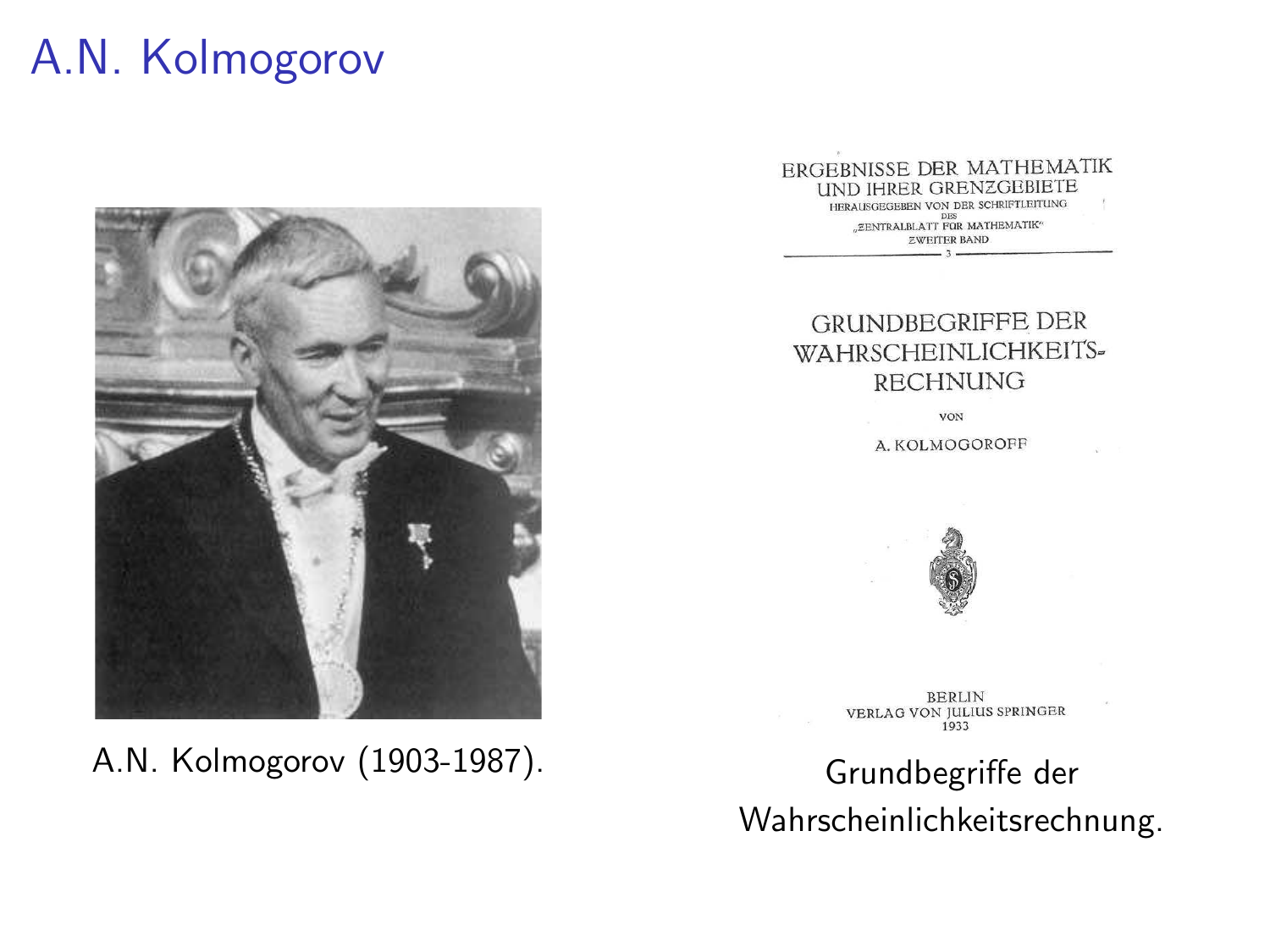How to find "useful" probabilities:

 $\triangleright$  Classically for finite sample spaces S, if all outcomes are equally probable then

 $P(A)$  = number of outcomes for which A is true/number of outcomes

- $\blacktriangleright$  Employ a concept of independence.
- $\blacktriangleright$  Employ a concept of conditional probabilities.

If everybody agrees with the choice of P, it is called an **objective probability**. (If a coin is "fair" the probability of getting tails is 0.5.)

For many problems the probability will depend on the information a person has when estimating the chances that a statement  $A$  is true. One then speaks of subjective probability.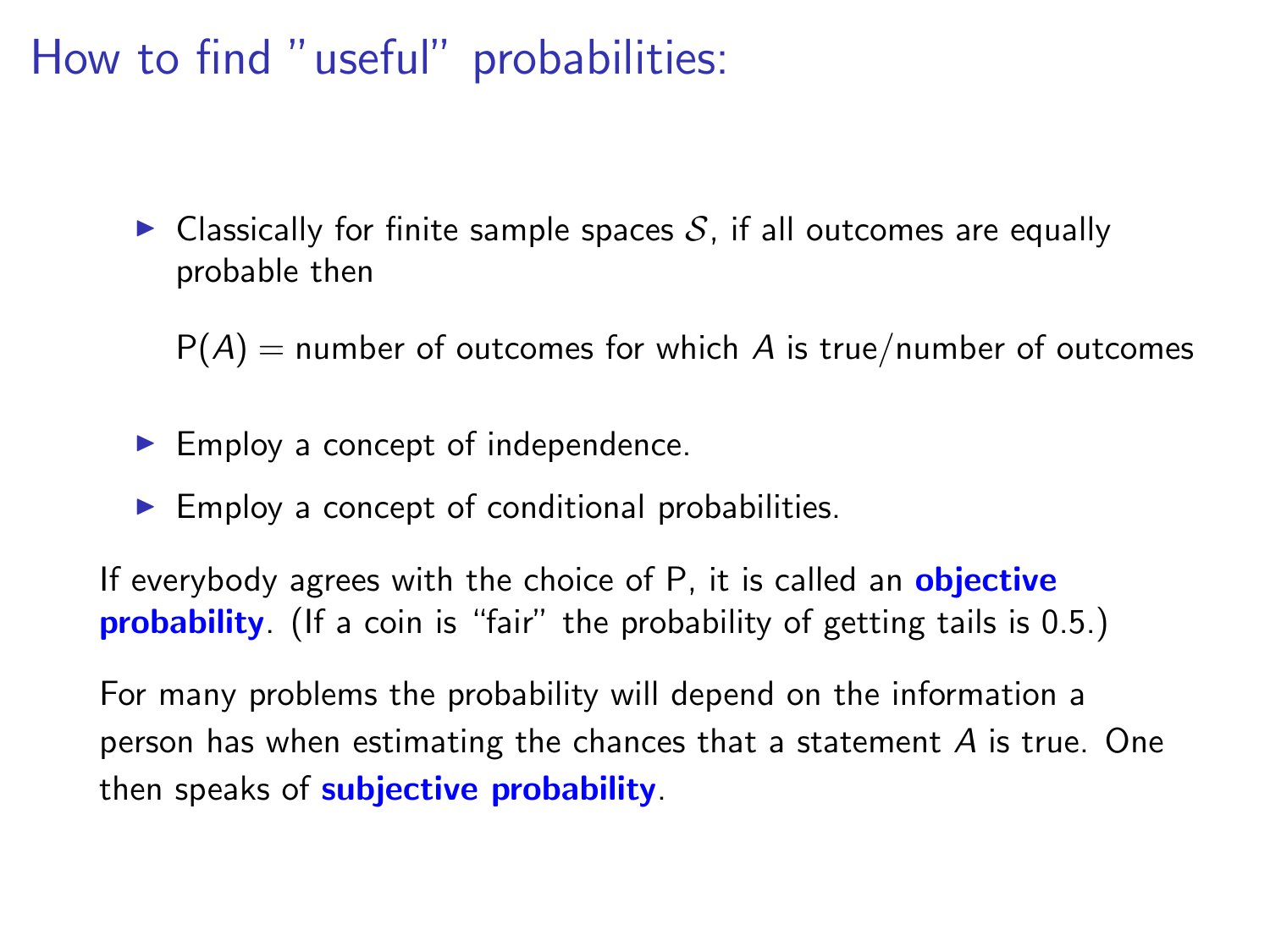### Independence

For a sample space S and a probability measure P, the events  $A, B \subset S$  are called **independent** if

$$
P(A \cap B) = P(A) \cdot P(B).
$$

Two events A and B are **dependent** if they are not independent, i.e.

$$
P(A \cap B) \neq P(A) \cdot P(B).
$$

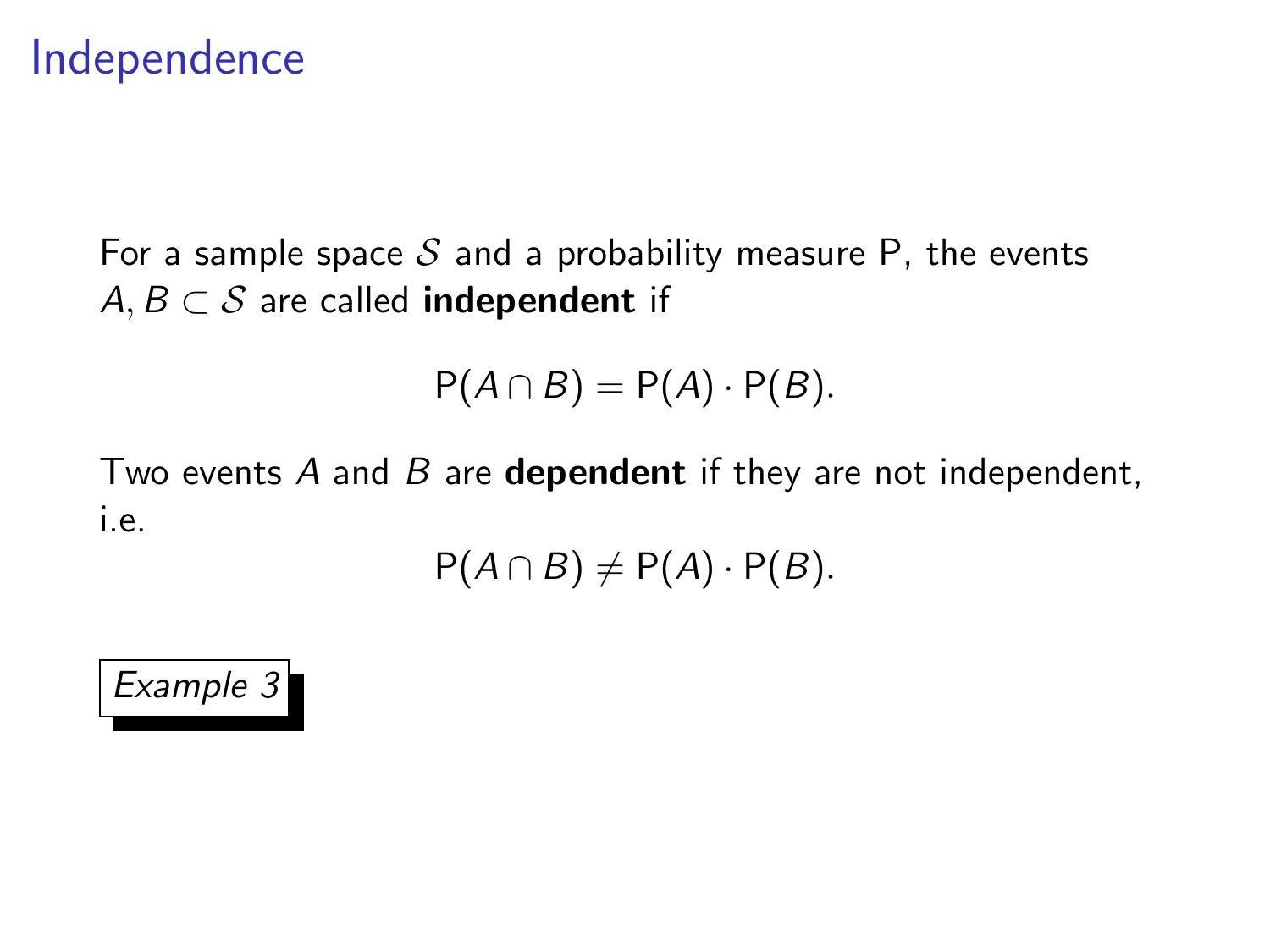# Conditional probability

Conditional probability:

$$
\mathsf{P}(B | A) = \frac{\mathsf{P}(A \cap B)}{\mathsf{P}(A)}
$$

The chances that some statement  $B$  is true when we know that some statement A is true.

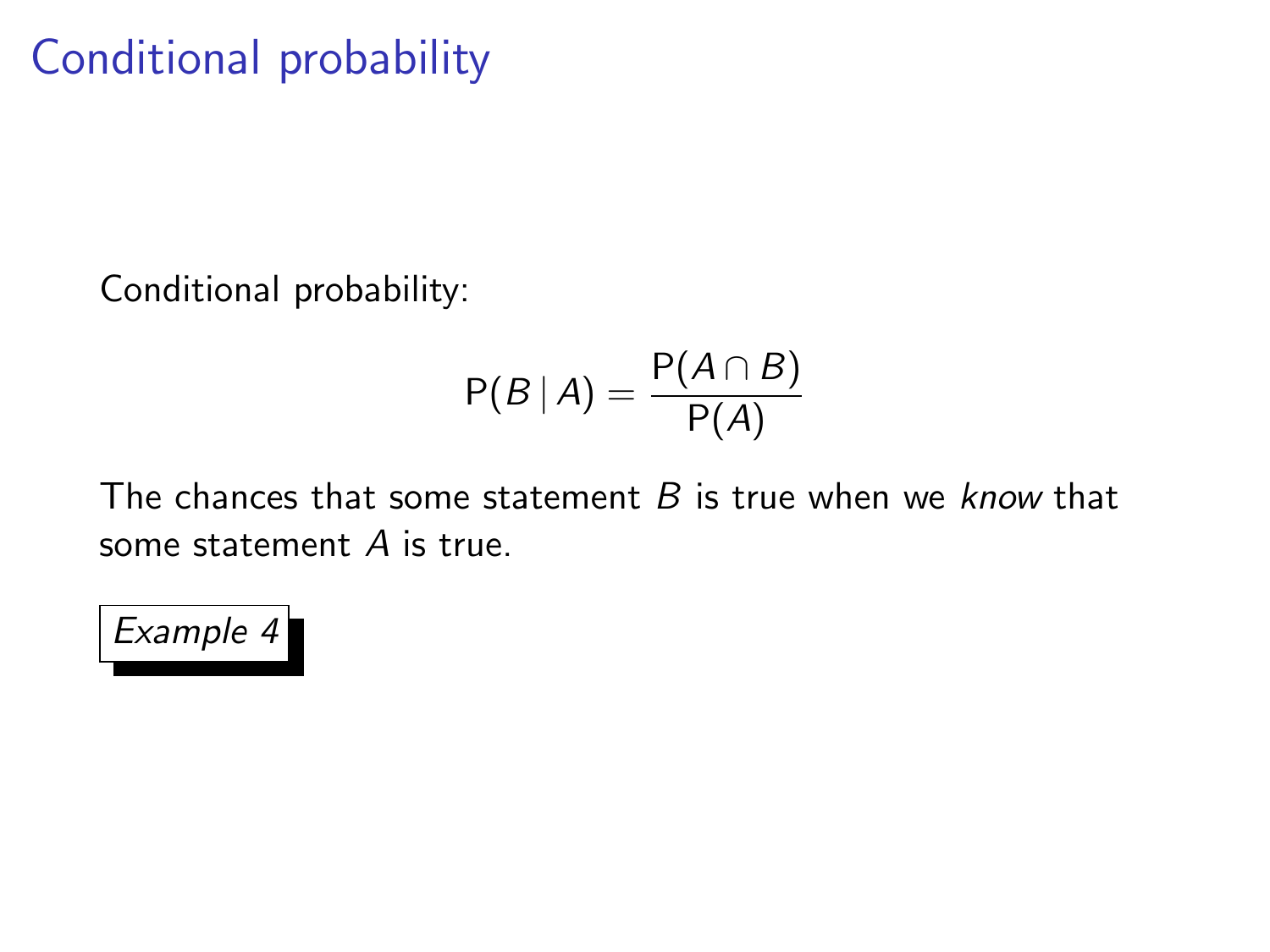## Let  $A_1, \ldots, A_n$  be a partition of the sample space. Then for any event  $B$

 $P(B) = P(B|A_1)P(A_1) + P(B|A_2)P(A_2) + \cdots + P(B|A_n)P(A_n)$ 

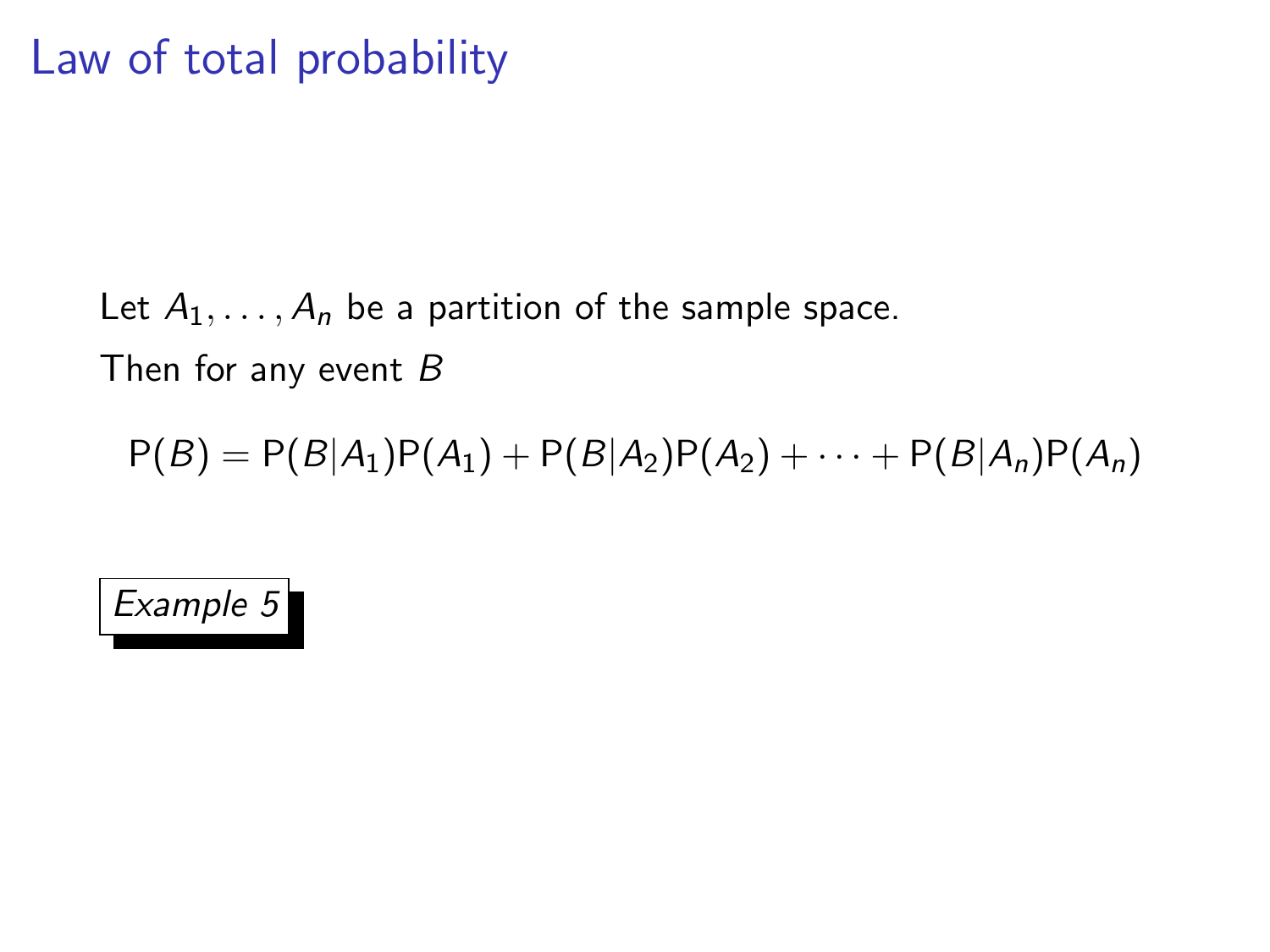# Bayes' formula

Again let  $A_1, \ldots, A_n$  be a partition of the sample space, i.e. we have *n* excluding hypothesis and only one of them is true. The evidence is that  $B$  is true. Which of alternatives is most likely to be true?

Bayes' formula:

$$
P(A_i|B) = \frac{P(A_i \cap B)}{P(B)} = \frac{P(B|A_i)P(A_i)}{P(B)} = \frac{P(A_i)}{P(B)}P(B|A_i)
$$

Name due to Thomas Bayes (1702-1761)

Likelihood:  $L(A_i) = P(B|A_i)$  (How likely is the observed event B under alternative  $A_i$ ?)

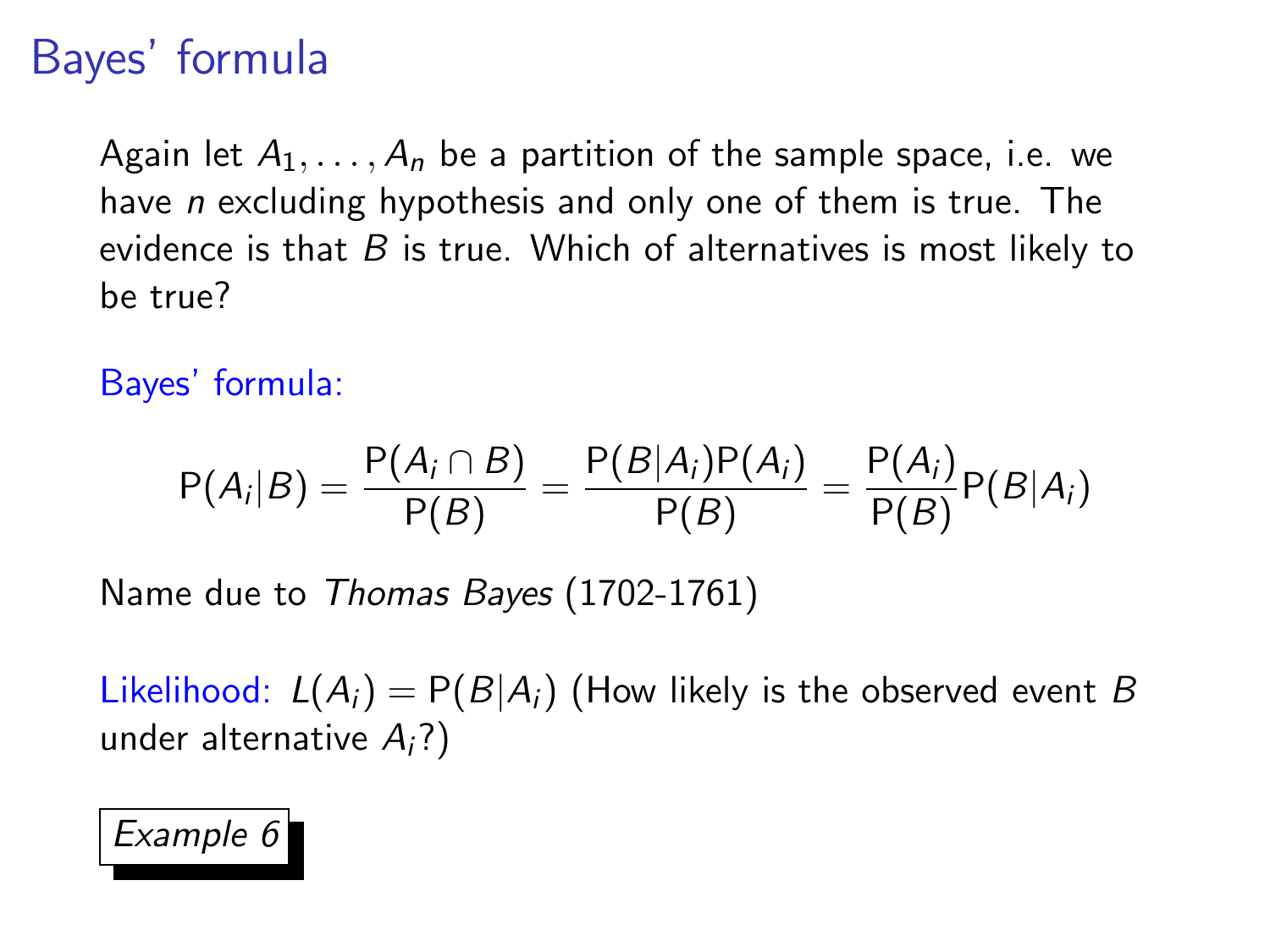Odds (fractional odds)  $^1$  for events  $A_1$  and  $A_2$ : Any positive numbers  $q_1$  and  $q_2$  such that

$$
\frac{q_1}{q_2} = \frac{P(A_1)}{P(A_2)}
$$

Let  $A_1, A_2, \ldots, A_n$  be a partition of the sample space having odds  $q_i$ , i.e.  $P(A_j)/P(A_i) = q_j/q_i$ . Then

$$
\mathsf{P}(A_i)=\frac{q_i}{q_1+\cdots+q_n}
$$

The language of odds such as "ten to one" for intuitively estimated risks is found in the sixteenth century, well before the invention of mathematical probability.[1] Shakespeare writes in Henry IV:

Knew that we ventured on such dangerous seas that if we wrought out life 'twas ten to one.

<sup>1</sup>European odds:  $q_i = 1/P(A_i)$  - if you bet 1 SEK on  $A_i$  then you get  $q_i$ SEK if  $A_i$  is true (occurs) or loos your bet if  $A_i$  is false. Odds 1:4 corresponds to Europiean odds 5.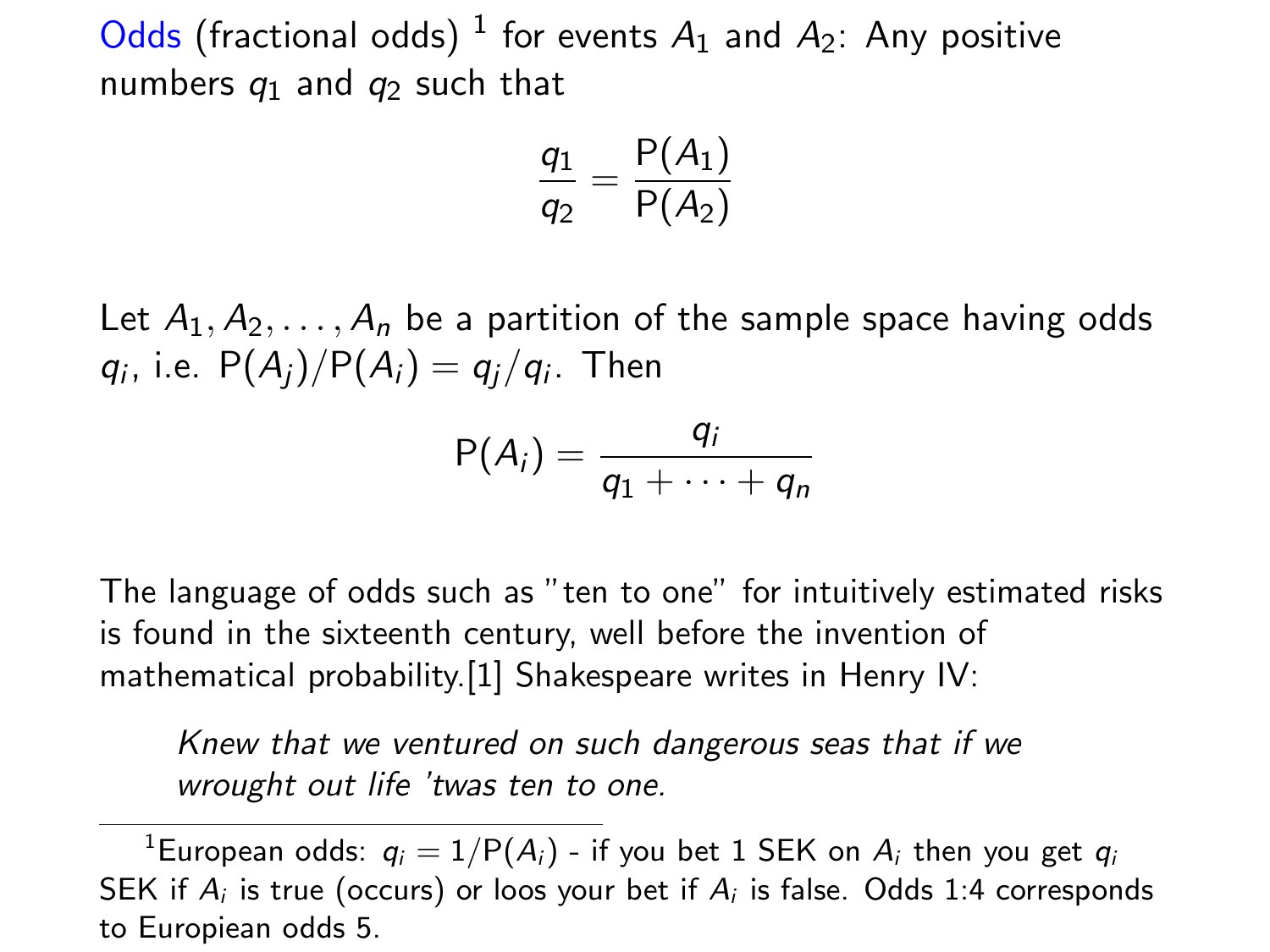# Bayes' formula formulated using odds

Bayes' formula can be conveniently written by means of odds:

$$
q_i^{\text{post}} = P(B \mid A_i) q_i^{\text{prior}}
$$

Prior odds:  $q_i^{\text{prior}}$  $i$  for  $A_i$  **before** B is known. Posterior odds:  $q_i^{\text{post}}$  $i_j^{\text{post}}$  for  $A_i$  after it is known that  $B$  is true.

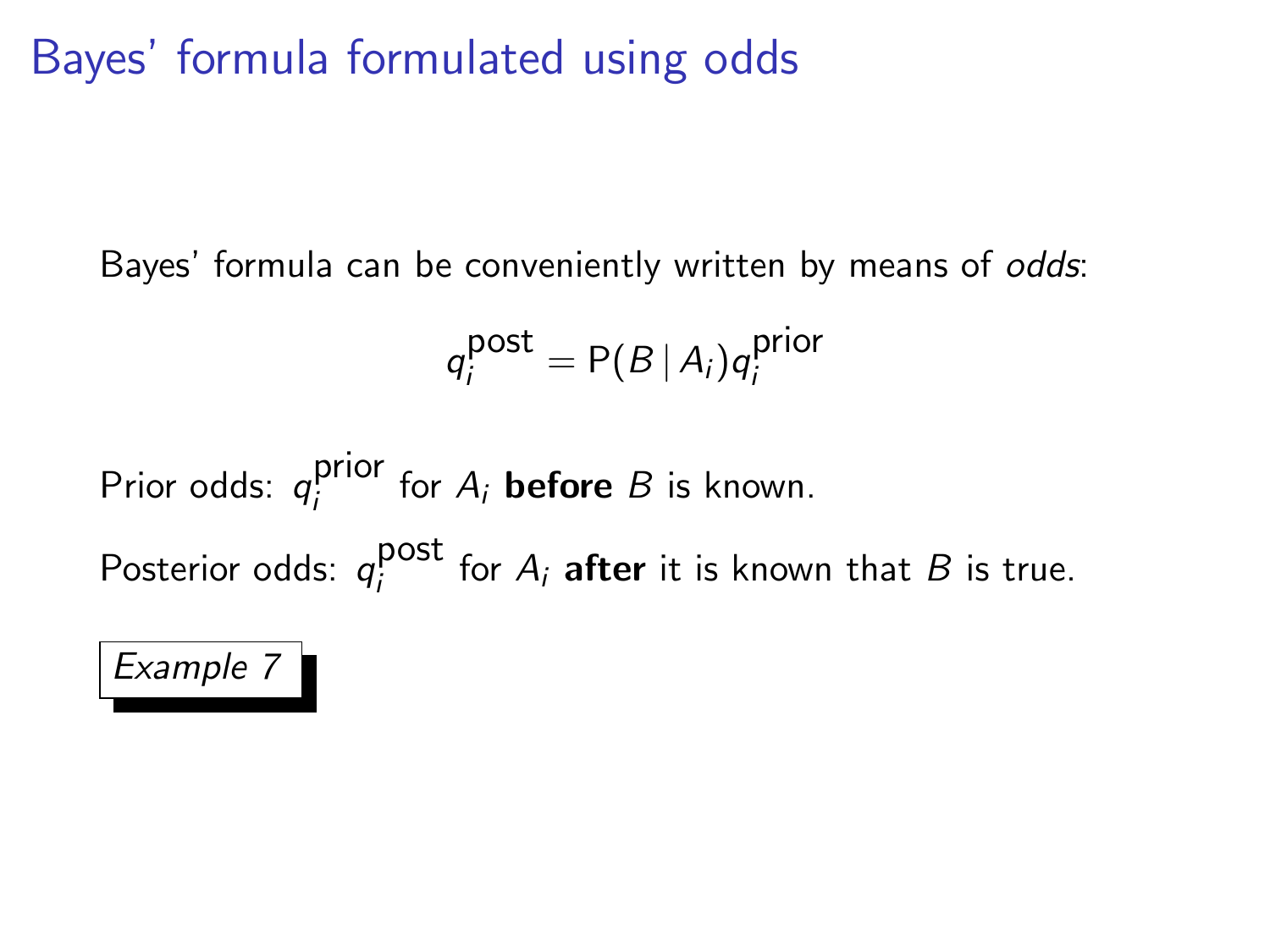Events  $B_1, B_2$  are **conditionally independent** given a partition  $A_1, A_2, \ldots, A_k$  of the sample space if

$$
P(B_1 \cap B_2 | A_i) = P(B_1 | A_i)P(B_2 | A_i).
$$

Events  $B_1,\ldots,B_n$  are conditionally independent if all pairs  $B_i,B_j$ are conditionally independent.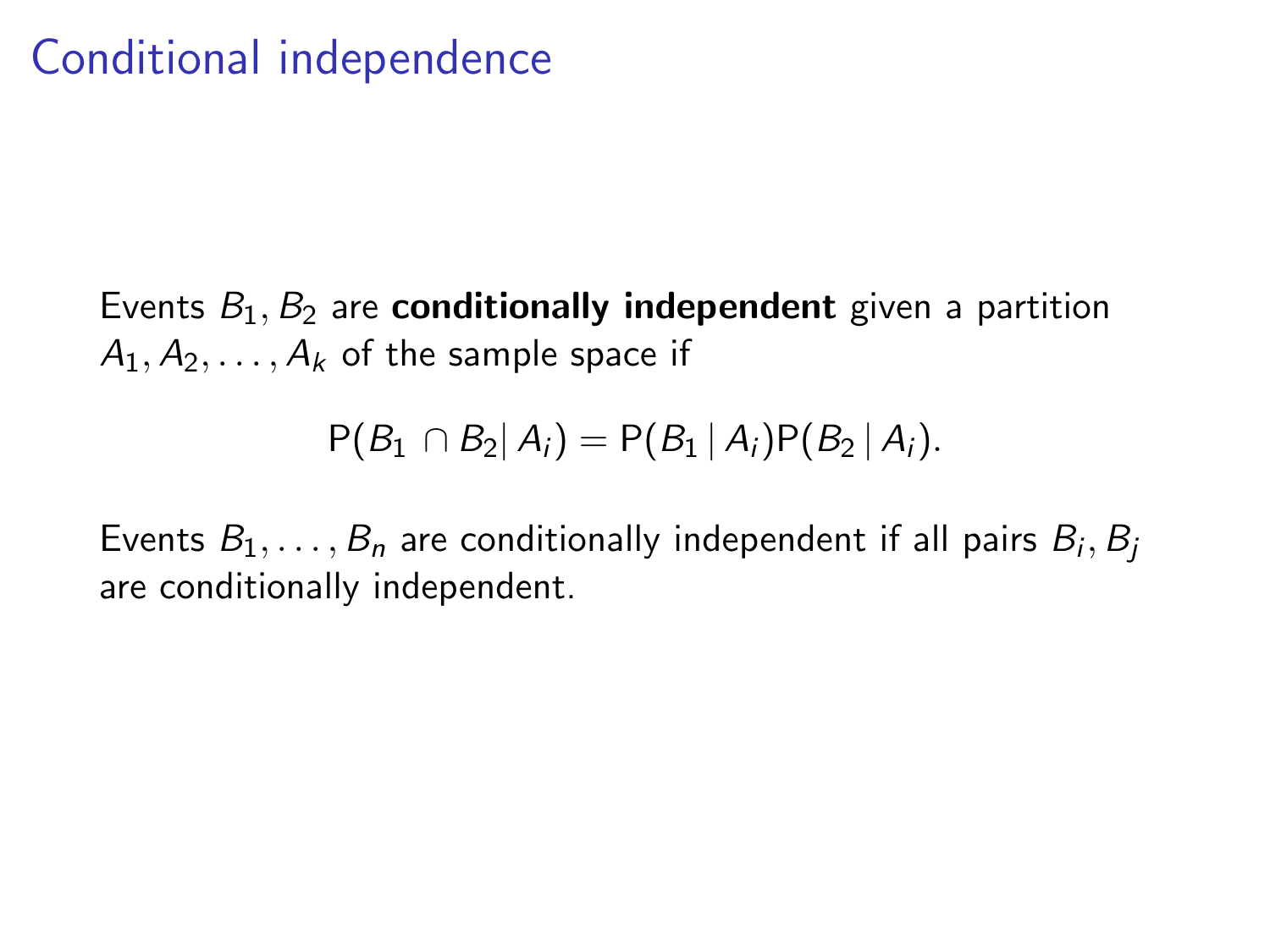# Odds: Recursive updating

Let  $A_1, A_2, \ldots, A_k$  be a partition of the sample space, and  $B_1, \ldots, B_n, \ldots$  a sequence of true statements (evidences).

If the evidences B are conditionally independent of  $A_i$  then the posterior odds can be computed recursively using the induction

$$
q_i^0 = q_i^{\text{prior}}
$$

$$
q_i^n = P(B_n | A_i)q_i^{n-1}, \quad n = 1, 2, ...
$$

Example 8: Waste-water treatment: